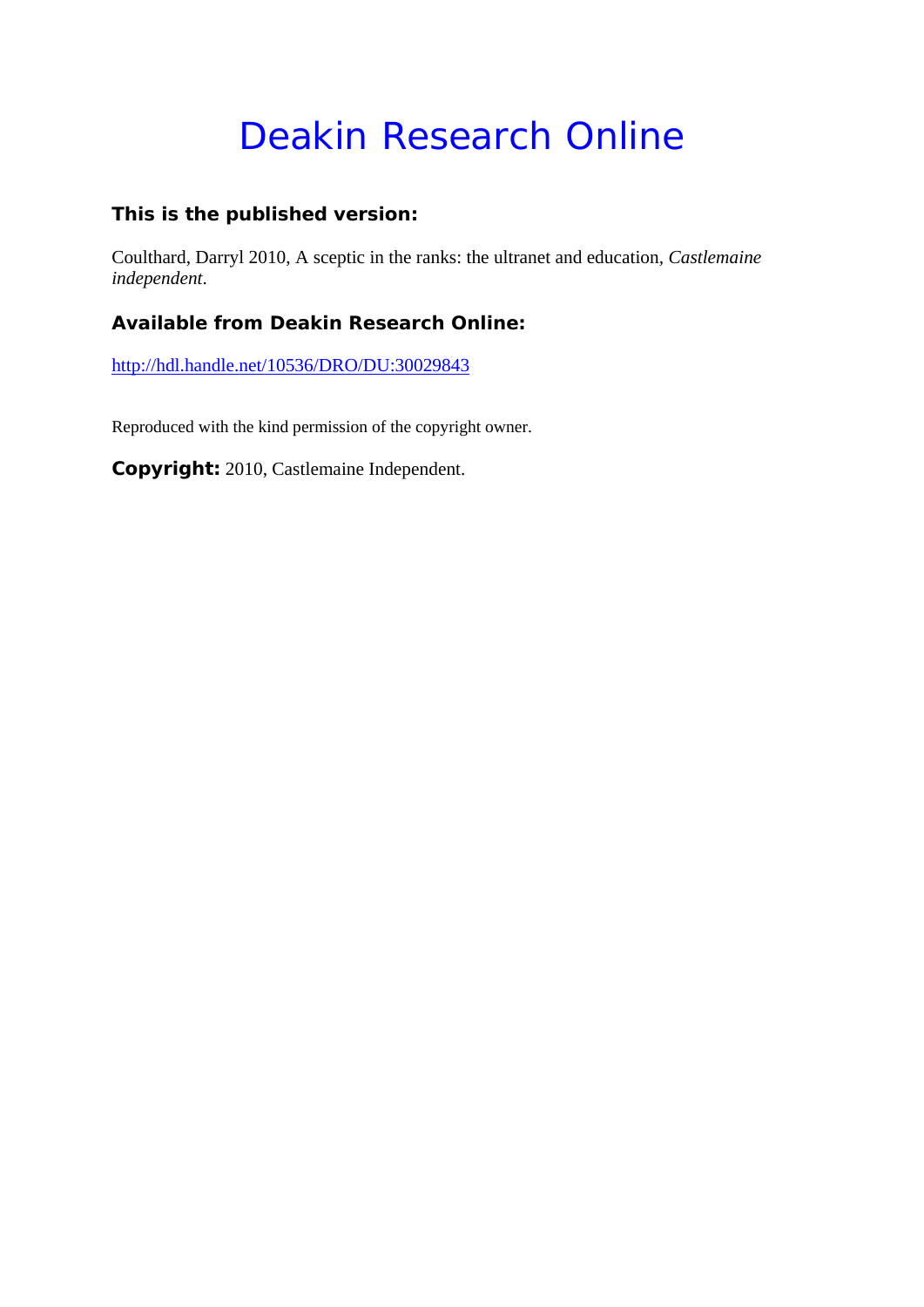

- Home
- About CI
- Classifieds
- Sports
- Culture
- Environment
- Fiction
- Mayor's message
- Farewells
- Sustainable action

## A sceptic in the ranks: The Ultranet and education

Posted July 30th, 2010 by andrew and filed in Education

By Darryl Coulthard, Deakin University

I thought of the teachers working away on the laptops, organising their work, undertaking reports and proformas, filling in spreadsheets and answering emails. Classroom work, real teaching seems so far away. I could imagine myself as a teacher saying, 'do you want me to teach or piffle away on the laptop'? But then again I thought, everything on a laptop can be *monitored*.

I have recently been to two presentation of the new Ultranet education network of the Victorian Education Department. The Ultranet is a \$60 million dollar educational software site. The first presentation was by the project manager of the project to the ACS, the second by the Castlemaine Secondary College to the school council, of which I am a member.

The management of the project impresses me and I am impressed by the professional and thorough response and preparation for the Ultranet by CSC. Our school will be one of the best-prepared schools for its wide scale introduction this year.

I don't blame people for liking the Ultranet and the laptop in schools program. I don't even blame them for loving it. ICT promises so much to education. Kids (they are rarely called children) love computers. Information, other kids, the world is at our fingertips. It promises an ease of access to knowledge – a panacea to the sweat and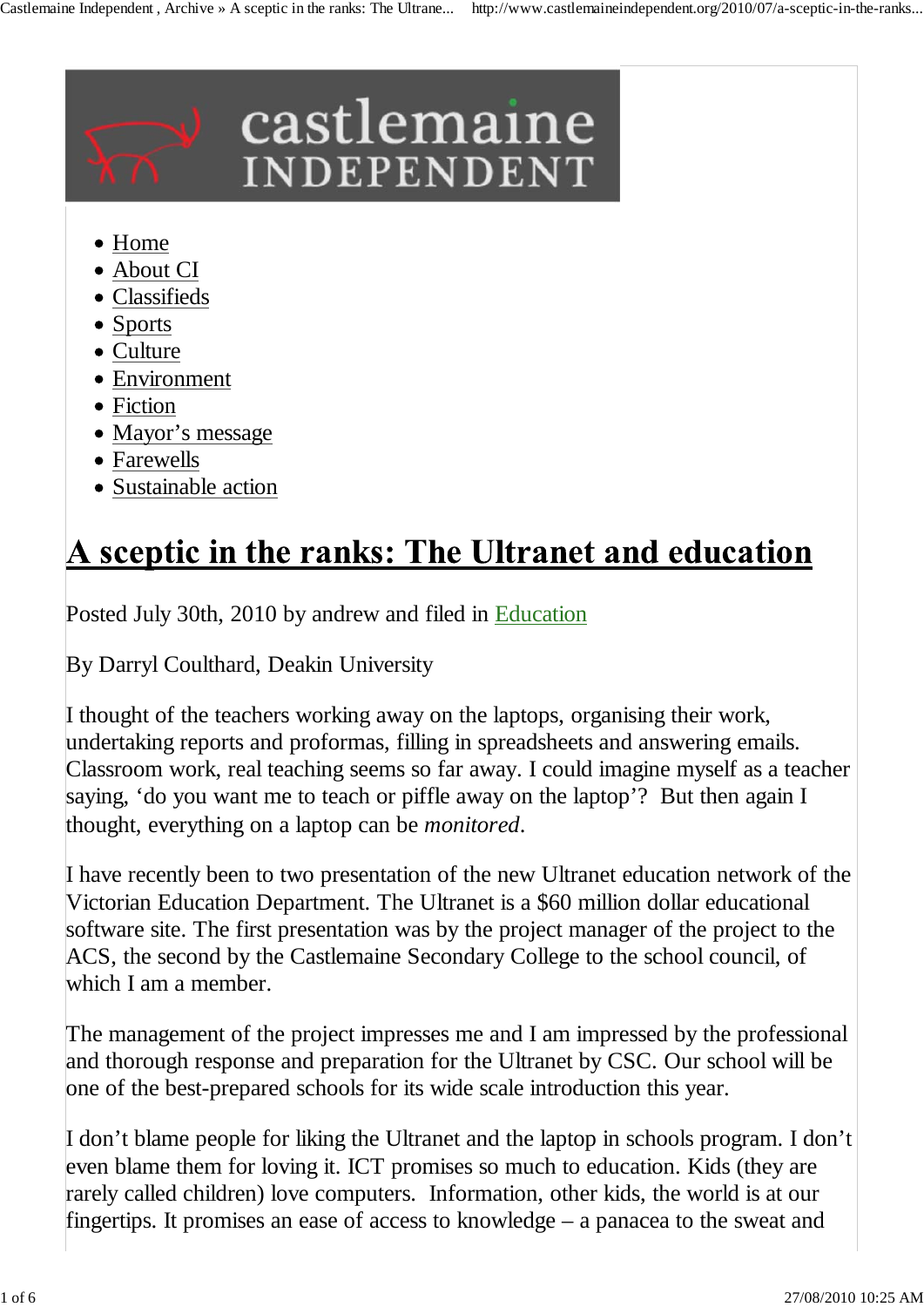tears of study, disengaged kids, poor communication to others, prepares kids to for the new globalised and connected world, provides teachers with new tools and so on and so on. The Ultranet is, I think a pretty red-hot go, possibly 'world's best practice' attempt to bottle the thing.

Maybe, but I'm a doubting Thomas by constitution. The more the hype the less I believe it, the more sceptical and some say cynical, I get. I'm not one for evidenced based knowledge as I think it is too narrow, but I do want evidence and argument, not bluster and promotional material.

Certainly, the story of ICT is littered with hype, bluster and failure. Remember the dotcom bubble burst, any version of Windows, any new computer being just so much the answer to all your needs? And then again Myki, the RMIT people soft debacle, the French railway booking shemozzle, the Denver airport baggage handling fiaso and the list go on and on … Information systems mostly deliver far less than promised, many end in disaster.

So what makes this any different? I ask. At the ACS meeting those present were reassured that the Ultranet won't end in a Myki (it nearly did apparently) but I did get the impression that many of the heralded features won't be implemented or put off to later.

### **I find the revolutionary claims made for education by ICT very much overstated and very much self-serving and any reservations or dangers are summarily dismissed.**

A second thing that raises my scepticism is that if it sounds too good to be true, and as we never tire of telling our children, then it probably is. Maybe I'm sceptical too because I have worked with computers in a variety of capacities since 1976, the internet for nigh on twenty years and have taught distance education programs for around ten years. I find the revolutionary claims made for education by ICT very much overstated and very much self-serving and any reservations or dangers are summarily dismissed. Such claims need to be taken with a grain of salt. There is a huge gulf between the getting of information and the gaining of understanding, or as Socrates may have put it, the resemblance of having knowledge and actually having it.

A key argument for the Ultranet is that we now live in the information age and our kids are different and that we have to use ICT to engage them. Chalk and talk and old-fashioned approaches simply won't cut it any longer with our modern kids with their short attention spans. Topics and delivery style must be relevant, student centred and interactive. The Ultranet supports and facilitates this new approach to teaching using a 'cool' kid friendly interface.

There is some good reasoning behind this. Paolo Freire, an education professor tired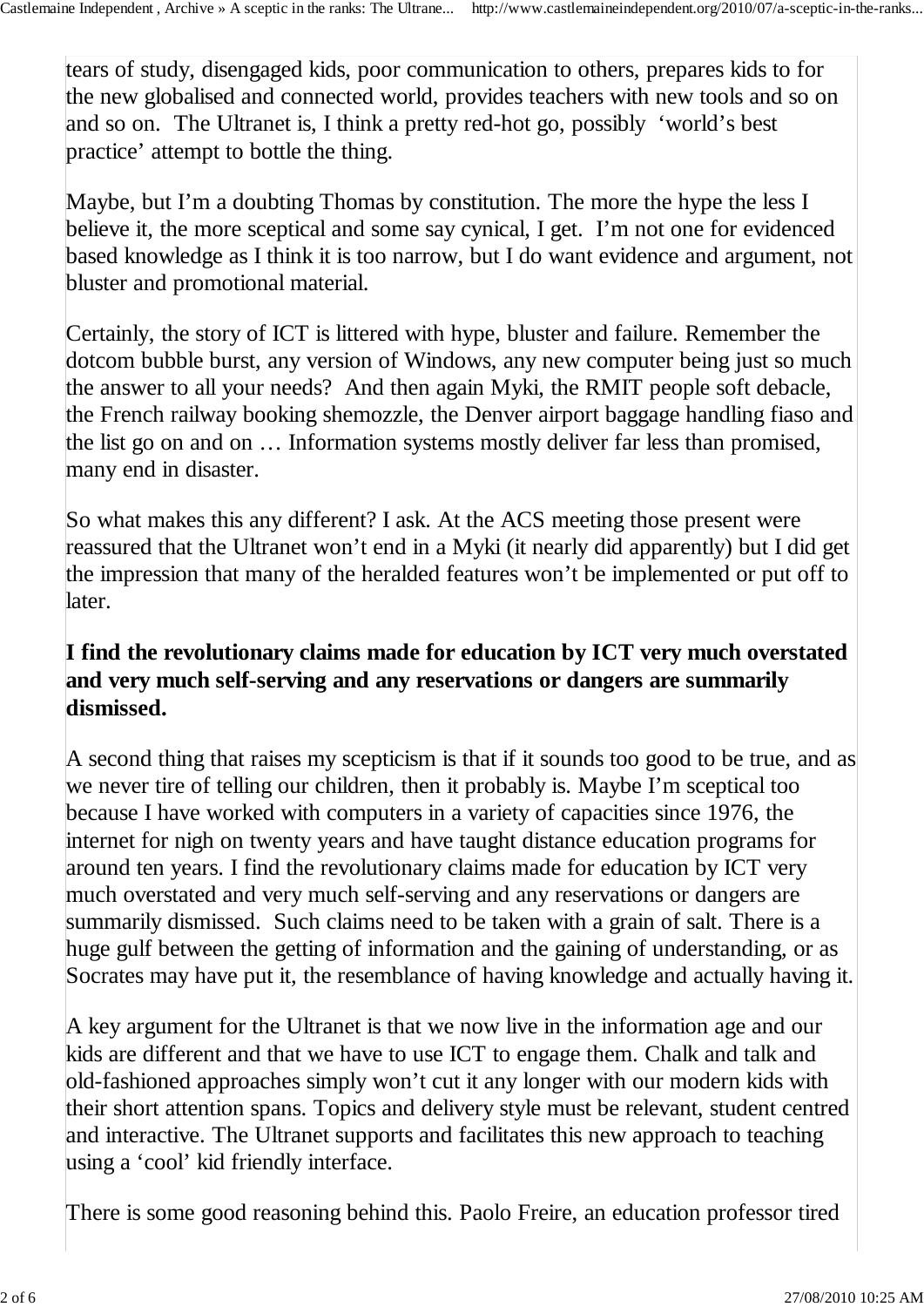of hearing of failure to teach slum children to read, went into to the *favelas* and discovered that making reading relevant made those children willing and eager to learn and they did learn. Primary school teachers in the early years of learning found that being child-centred similarly increased numeracy and literacy. Moreover being relevant and working around the pace and interests of children make sense.

However, relevance and engagement doesn't simply or necessarily equate with ICT or always with learning. I am reminded all those years ago that the studies of the learning effect of Sesame Street essentially boiled down to teaching children to like television. The educational circumstance of a five year old is also quite different to a fifteen year old, a slum child in Brazil to a child in Castlemaine. To be sure, there is an argument to be had here, between the straw 'talk and chalk' teacher and the gushing 'I let the kids do what they want' teacher.

My point is that relevance and child centredness should be two carefully qualified aspect of teaching not a carte blanche licence. The sad fact is that some key aspects of learning are going to dull and where the relevance to the student isn't immediately apparent. Nor is ICT a cure for patience, diligence and hard work.

One aspect of student centredness that I find disturbing for secondary school children is that it can put the children 'in charge of their own learning'. I find it a dereliction of the duty of the adult to the child and of our culture to the future. That's our job. If we don't do it, some marketer will try to make the children grow up in their image. Sometimes we think that our own difficulties, inadequacies and anxieties about ICT and our world disqualifies us. Rest assured, in my experience at university in a information systems schools suggests that our students entering university are less well prepared for using technology professionally and critically than a decade or even two decades ago.

Somewhat paradoxically, the package is being promoted as a means by which parents can keep in touch with assignments, reporting and excursion and all those things you find out at the bottom of bag with the rotten banana. "let them do their own thing" may mean watching them more closely, at least for the middle class.

### **I could imagine myself as a teacher saying, 'do you want me to teach or piffle away on the laptop'?**

I have some further reservations, more deeply hidden. As I saw the presentations, coupled with my familiarity with similar, if lesser software was the thought that you need a pretty organised mind to use them. I thought of the teachers working away on the laptops, organising their work, undertaking reports and proformas, filling in spreadsheets and answering emails. Classroom work, real teaching seems so far away. I could imagine myself as a teacher saying, 'do you want me to teach or piffle away on the laptop'? But then again I thought, everything on a laptop can be *monitored*.